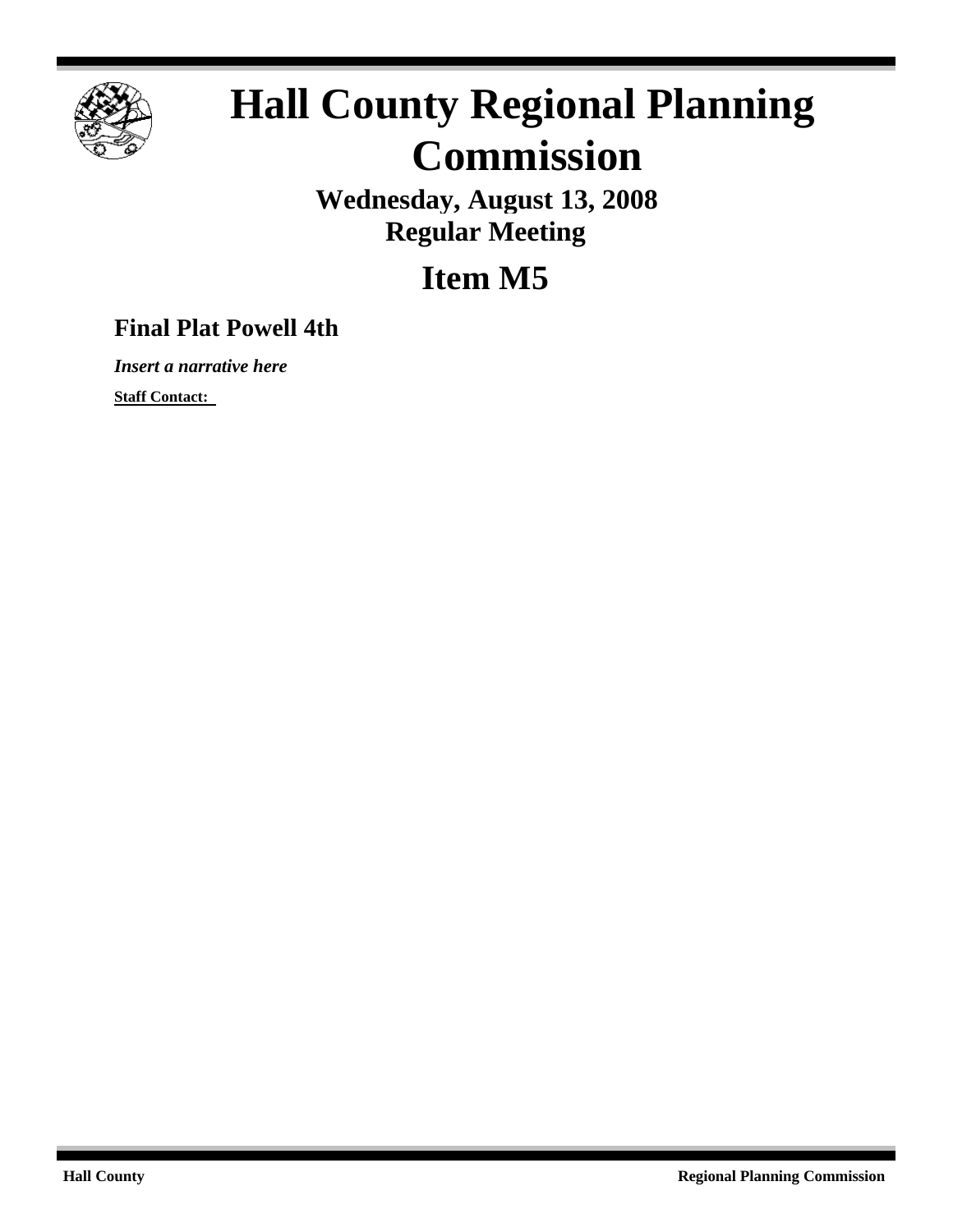July 28, 2008

Dear Members of the Board:

## **RE: Final Plat – Powell 4th Subdivision.**

For reasons of Section 19-923 Revised Statues of Nebraska, as amended, there is herewith submitted a final plat of Powell  $4^{th}$  Subdivision, located west of Monitor Road and east of 60<sup>th</sup> Rd., and between Schimmer Drive and Husker Hwy., Grand Island, Hall County, Nebraska.

This final plat proposes to create 1 lot on a tract of land comprising all of Lot One (1) Powell Third Subdivision and a part of the Southeast Quarter of the Southwest Quarter (SE1/4SW1/4), all in Section Thirty Three (33), Township Eleven (11) North, Range (10) West of the  $6^{th}$  P.M., in Hall County, Nebraska. This land consists of approximately 1.258 acres.

You are hereby notified that the Regional Planning Commission will consider this final plat at the next meeting that will be held at 6:00 p.m. on August 13, 2008 in the Council Chambers located in Grand Island's City Hall.

Sincerely,

Chad Nabity, AICP Planning Director

cc: Village Clerk Village Attorney Director of Public Works Director of Building Inspections Manager of Postal Operations Rockwell and Associates, LLC

This letter was sent to the following School Districts 1R, 2, 3, 8, 12, 19, 82, 83, 100, 126.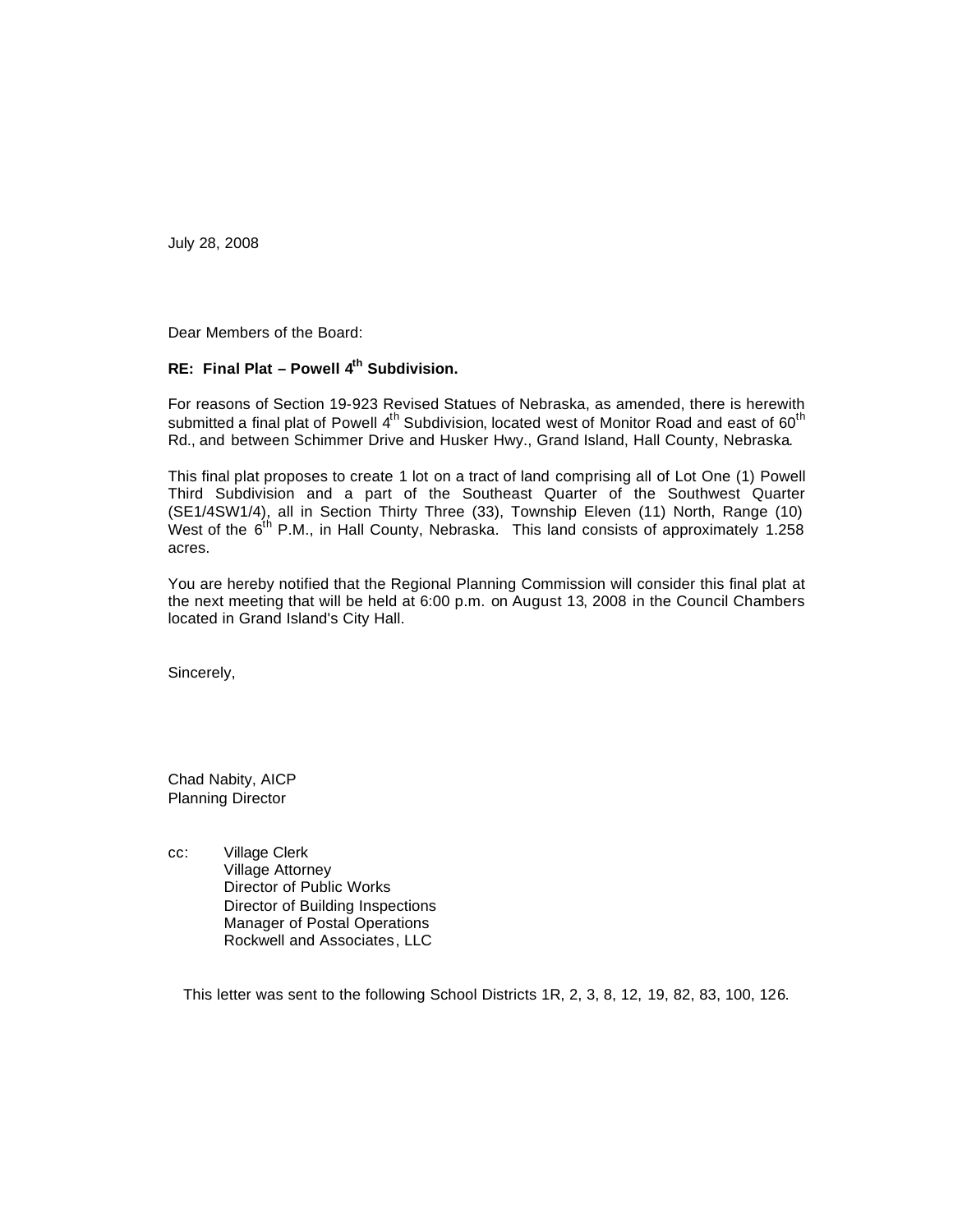